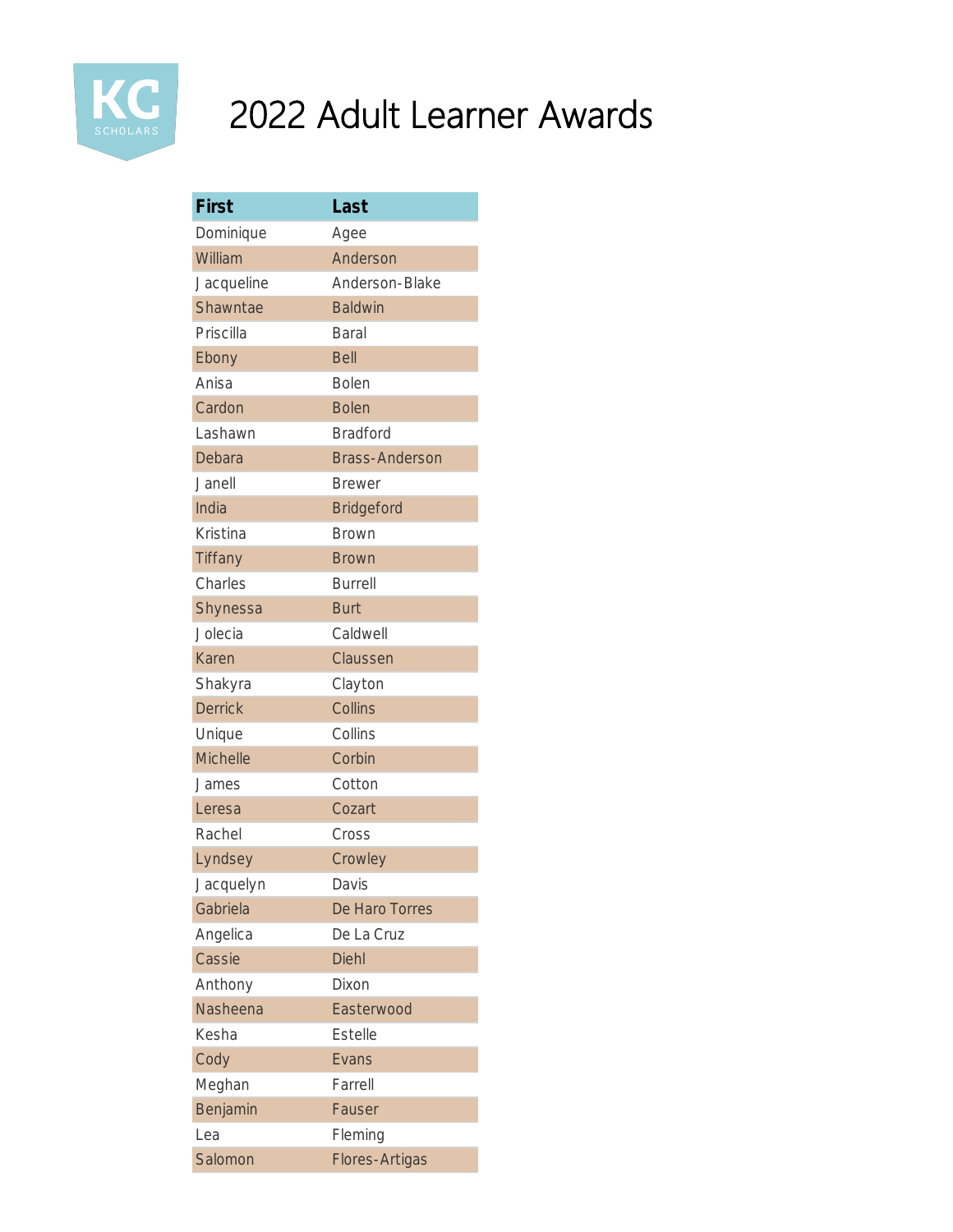

| First        | Last                   |
|--------------|------------------------|
| Sandra       | Francois               |
| Felicia      | Galloway               |
| Kiera        | Gethers-King           |
| Lashaya      | Gregory                |
| Fva          | Guillermo Cano         |
| Jennifer     | Halbhuber              |
| Monique      | Hall                   |
| Willie       | Hamilton               |
| Zena         | Hamza                  |
| Jennifer     | Harp                   |
| Ava          | <b>Harris</b>          |
| Erika        | <b>Harris</b>          |
| Amanda       | Harrison-Clarkson      |
| Kazuyo       | <b>Holland</b>         |
| Lindsey      | Holmes                 |
| Matthew      | Holtman                |
| Matthew      | Hopkins                |
| Adria        | <b>Hotchkiss-Krebs</b> |
| Evonna       | Hunter                 |
| Jacqueline   | <b>Hunter</b>          |
| Naima        | Ibrahim                |
| Stephanie    | Izaguirre              |
| David        | Jackson                |
| Imani        | <b>Jackson</b>         |
| Aaron        | Johnson                |
| Chardae      | Johnson                |
| Erika        | Johnson Todd           |
| Ceon         | Jones                  |
| Nicolle      | Jones                  |
| Ruth         | Kabue                  |
| <b>Elise</b> | Kemper                 |
| Emily        | King                   |
| Muriel       | Kirtley                |
| <b>Tiera</b> | Knight                 |
| Aubrey       | Lehotta                |
| Geraldine    | Limon                  |
| Renia        | Lucas                  |
| Gerrad       | Maxwell                |
| Rebecca      | Mcclain                |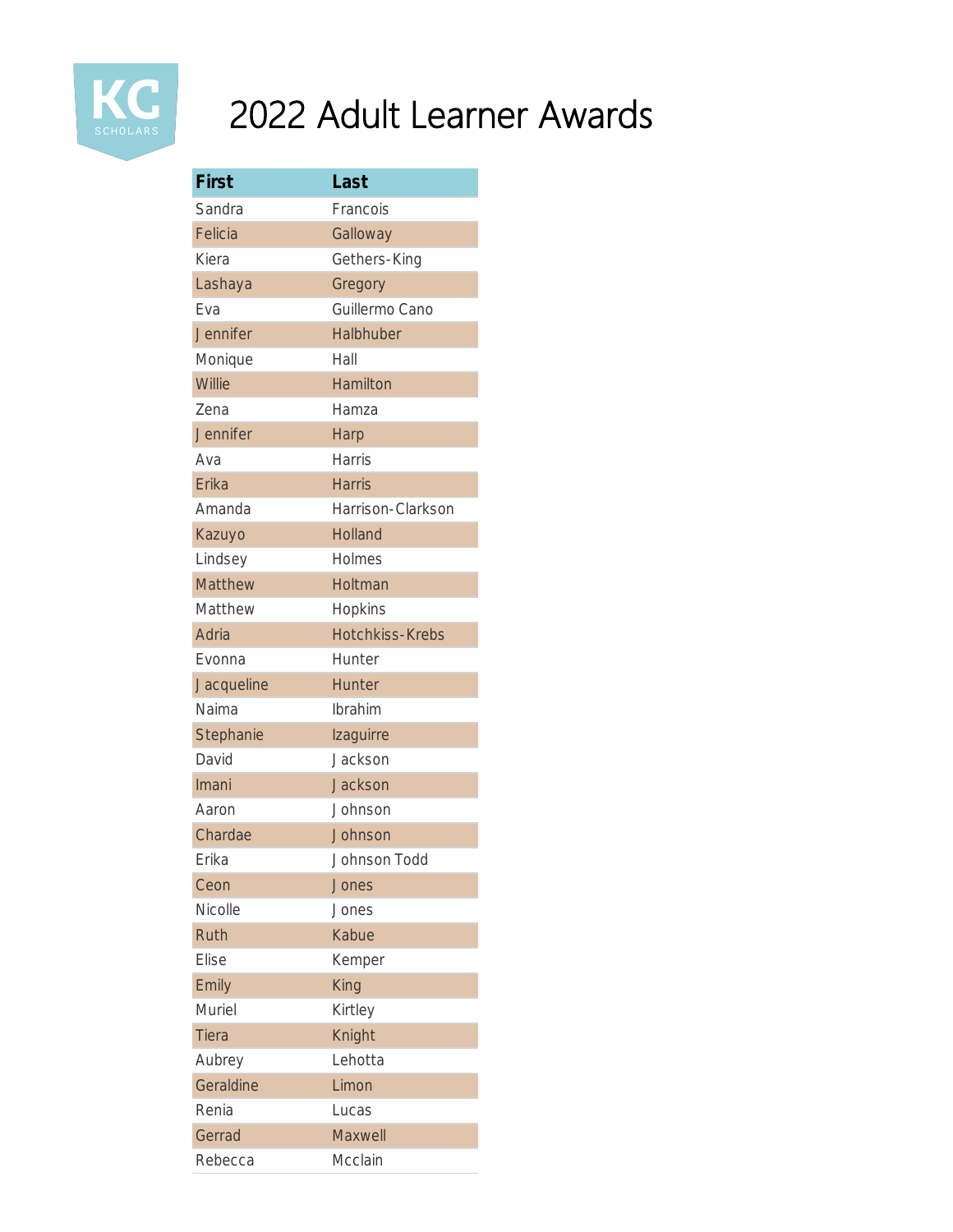

| First           | Last               |
|-----------------|--------------------|
| Jacquelyn       | <b>Mccree</b>      |
| Jarrod          | Mcdaniel           |
| Alyssa          | <b>Miles</b>       |
| Tieara          | Monroe             |
| Marisol         | Montero            |
| Lenee           | Moore              |
| Latonya         | <b>Morrison</b>    |
| Mauricio        | Munoz Moreno       |
| <b>Melissa</b>  | <b>Murphey</b>     |
| <b>Brandi</b>   | <b>Myers</b>       |
| <b>Staroyce</b> | <b>Nealy</b>       |
| Natalie         | Newton             |
| Paul            | Nyakatura          |
| Michelle        | Oliver-Brown       |
| <b>Teresa</b>   | Ortiz              |
| Cedric          | Owens              |
| Susan           | Oweti              |
| Maria           | Paredes            |
| Rickeisha       | Parish             |
| Ulrika          | Parks              |
| Ashlynn         | Pate               |
| Sharlene        | Patterson-Hardaway |
| Aljenette       | Peal               |
| Felicia         | Peoples            |
| Shawnta         | <b>Perkins</b>     |
| Tara            | Pruett             |
| Jerilynne       | Quinn              |
| Elias           | Ramirez            |
| Anecia          | <b>Reed</b>        |
| Sasha           | Reed               |
| Cheron          | <b>Regis</b>       |
| Jamie           | <b>Robles</b>      |
| <b>Marquis</b>  | Roby               |
| Stephanie       | Romero             |
| Geoffrey        | Rouse              |
| Ashia           | Rupe               |
| Khaled          | Sakhai             |
| Mariah          | Sanchez            |
| Joselyn         | Sandifer           |